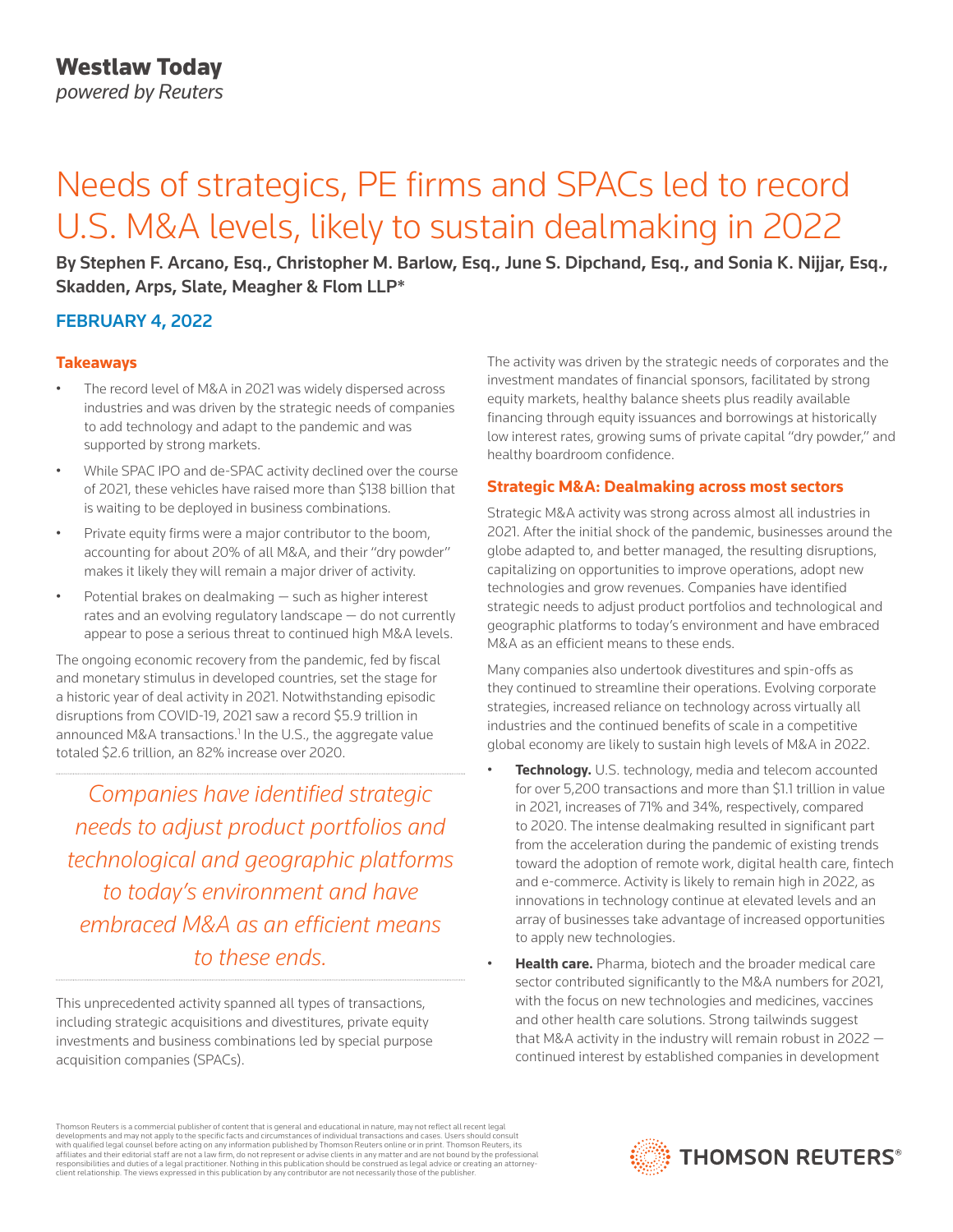and commercialization of novel treatments, the acceleration in health care technology applications during the pandemic and a heightened focus on public health and telemedicine. In 2021, this sector generated \$325.3 billion in aggregate M&A in the U.S., compared to \$194.9 billion in 2020.

• **Financial services.** As noted above, the pandemic accelerated the adoption of fintech and e-commerce services and provided opportunities for revamping finance and banking business models through digitization and tech-enabled additions to existing platforms. In addition, as insurers absorbed pandemicrelated losses, many turned to M&A to diversify their risks and business models, expand market share and achieve synergies and efficiencies. As a result, activity in the financial services sector was strong in 2021 and is expected to continue to be robust throughout 2022. In 2021, the industry saw \$360.5 billion of M&A in the U.S., up from \$150.1 billion the year before.

# **SPACs: Despite disruptions, billions in 'dry powder'**

The SPAC market was a roller-coaster in 2021. Following a record 2020, SPAC IPO and de-SPAC activity remained strong in the first three months of 2021, with 298 IPOs priced and 97 announced de-SPACs (mergers of target companies with SPACs).

*The SEC has made clear that it will continue to scrutinize SPAC disclosures and accounting practices, and the agency is slated to propose new rules for SPACs in 2022.*

Things slowed significantly in the second and third quarters due to regulatory and accounting issues and changing investor sentiment. The fourth quarter saw a rebound, but deal levels were still below those in the first quarter, with 163 SPAC IPOs priced and 61 de-SPAC transactions announced.

Nonetheless, compared to 2020, the number of SPAC IPOs priced and announced de-SPAC transactions more than doubled in 2021. SPACs priced a record-breaking 613 IPOs, a 147% increase over 2020's 248, and announced an unprecedented 267 de-SPAC transactions, a 178% increase over the 96 in 2020.

As of December 31, 2021, over 500 SPACs collectively were holding in trust over \$138 billion in IPO proceeds — "dry powder" — and were seeking an M&A target. This dynamic has heightened competition for targets, which in some cases required creative deal structures. We expect to see increasing financial and structuring innovations to facilitate continued transactions by SPACs.

The SPAC market faces pressure from both market forces and regulators. Shareholders have increasingly decided to redeem shares prior to the completion of the de-SPACs, and the market for private investment in public equity (PIPE) financings, a crucial source of additional capital to fund de-SPACs, tightened.

These developments have forced dealmakers to reevaluate target prices and look for alternative ways to fund de-SPACs. In addition, more de-SPAC deals were terminated in 2021 than in previous years, although the 2021 termination rate did not meaningfully increase compared to 2020 or 2019, given the greater number of announced deals in 2021.

*Given the growing amounts of committed capital at their disposal and the attractive debt financing terms available, PE is expected to play a major role in the M&A market in 2022.*

The SEC has made clear that it will continue to scrutinize SPAC disclosures and accounting practices, and the agency is slated to propose new rules for SPACs in 2022. (See "SEC Expected To Introduce Host of New Rules in 2022, Enhance Enforcement."2 In addition, see our January 6, 2022, client alert for recent developments in Delaware, "Court of Chancery Issues SPAC-Related Decision of First Impression."3 )

Despite these challenges, SPACs seem to be addressing a market need, and we are cautiously optimistic that de-SPAC activity will remain strong in 2022, given the number of SPACs seeking targets and the staggering amounts of dry powder they hold. (See "Choppy Market for SPACs and PIPEs, Competition for Targets Spurs Deal Innovations."4 )

# **Private equity: Increased activity, evolving capital raising and potential challenges**

As noted above, PE-backed M&A activity remained strong in 2021, continuing the momentum exhibited in the second half of 2020, with an aggregate U.S. value of \$1.2 trillion, over 50% above the previous record from 2019. Of all U.S. PE deal activity in 2021, 22.5% was in the information technology sector, 16.6% in health care and 8.9% in financial services.

As of December 31, 2021, global PE firms held over \$1 trillion in dry powder, and a number of the major PE firms are also in the process of raising new, larger flagship funds, which is likely to sustain the pace of PE M&A activity in 2022.

Like other M&A market participants, PE firms faced highly competitive markets as they deployed capital on acquisitions in 2021. However, sponsors demonstrated their flexibility, pursing an array of different deal types, from clubbed mega deals to minority investments, and everything in between, as well as portfolio company add-on and tuck-in acquisitions.

Notably, PE firms continued to find opportunities involving SPACs. Some PE managers became SPAC sponsors while others considered SPACs as potential exits for their portfolio companies.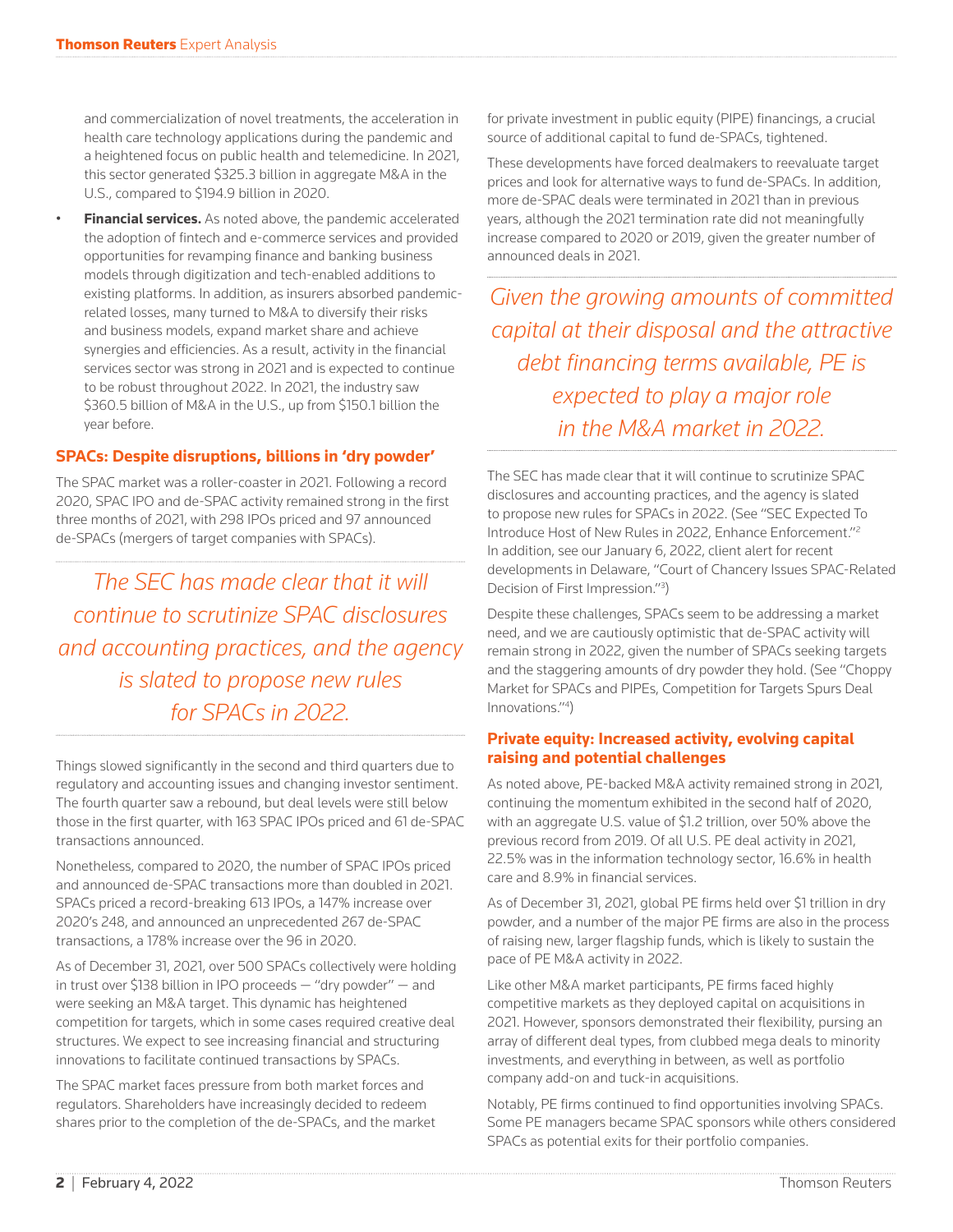Competition for attractive targets, concerns over the economic outlook during an unpredictable pandemic and the potential for increased borrowing costs are all factors that could have some impact on private equity activity this year. However, given the growing amounts of committed capital at their disposal and the attractive debt financing terms available, PE is expected to play a major role in the M&A market in 2022.

## **Shareholder activism update**

Activists were a significant factor in 2021's M&A landscape, and many of their campaigns had an M&A-related thesis, whether they were pushing for sales or breakups of public companies, or to sweeten or scuttle announced deals. Activists continue to blur traditional lines, pivoting from advocating sales or opposing announced acquisitions, to launching full-blown hostile takeover offers coupled with proxy contests or consent solicitations.

*The strategic need of corporations to grow earnings and optimize business platforms remains a powerful driver of dealmaking, fueled by ample balance sheet cash and readily available financing.*

Additional activist opportunities may open up if companies that undertook de-SPAC transactions see shifts in their investor bases and underperform market expectations. As more traditional investors allocate capital to the activist asset class and special single-opportunity funds are formed, it is likely that significant capital will continue to be available for activist funds.

Other developments of note include the rise of ESG activism and the SEC's planned adoption of universal proxies. While these may not have a meaningful impact on M&A-themed activism, their consequences are not yet fully understood. (See "Activism Landscape Continues To Evolve."<sup>5</sup>)

# **Factors likely to shape dealmaking in 2022**

The current strength of the M&A market is undeniable, and conditions suggest that it will carry through the year.

However, a number of factors could potentially inhibit or influence merger activity and trends:

- **Pandemic effects.** Additional disruptions from COVID-19, such as facility limitations or closures in industries where remote work is not feasible, and ongoing supply chain disruptions, could curtail economic growth and reduce both consumer and C-suite confidence.
- **Political and regulatory factors.** Political criticism of large companies and mergers has been increasing globally, and in the U.S. and Europe in particular. Economic nationalism and national security and competition regulation are growing in many jurisdictions. In the U.S., the Biden administration and

antitrust regulators have pursued novel regulatory theories and declared policies of heightened scrutiny and enforcement, mirroring a global trend. The perception of political and regulatory impediments could deter companies from some deals, although in most cases, these regulatory initiatives are likely to affect the timing more than the substance of transactions. (See "Biden's Broad Mandate Has Altered the Antitrust Landscape, Making Merger Clearance Process Less Predictable,"6 "Deal Uncertainty Increases as Merger Control Authorities Gain Discretionary Powers of Review"7 and "CFIUS Goes Global: New FDI Review Processes Proliferate, Old Ones Expand."<sup>8</sup>)

- **Economic uncertainties.** For the moment, concerns over a heated economy and inflation expectations, and the prospect of increasing interest rates, have for the moment replaced apprehension over the duration of the economic cycle, unresolved trade issues and equity market volatility as the prime bogeymen. All of these could affect the perceived attractiveness of transactions.
- **Valuations and asset prices.** Steep valuations of both public and privately owned assets, as well as competition for attractive targets, could at some point dampen the interest of some buyers or result in a value disconnect between sellers and buyers more generally.
- **Environmental, social and governance (ESG) issues.** ESG considerations now figure prominently with many investors, not only as policy goals, but also from a legal perspective, given new and proposed ESG-focused rules and regulations. The impact of these and emerging regulations is not yet fully understood. However, it may affect M&A and investment decisions, depending on how vocal investors are and what form new regulations take.

While all of these concerns merit attention, at this time none appear to be an immediate threat to strong M&A activity in 2022. The strategic need of corporations to grow earnings and optimize business platforms remains a powerful driver of dealmaking, fueled by ample balance sheet cash and readily available financing.

PE buyers, other private capital sources and SPACs hold substantial capital, which they remain eager to deploy, particularly if asset prices come down. Absent significant disruption, these factors should continue to support significant transaction levels this year.

## **Notes**

<sup>1</sup> Sources for the data in this article include Deal Point Data, PitchBook, Refinitiv and SPACInsider.

- <sup>2</sup> https://bit.ly/3rn9XLM
- 3 https://bit.ly/3rqKilG
- 4 https://bit.ly/3GeKOqS
- 5 https://bit.ly/3rTxaEu
- <sup>6</sup> https://bit.ly/3sg4BkF
- 7 https://bit.ly/3rqY1Jb
- 8 https://bit.ly/3L9PWAo